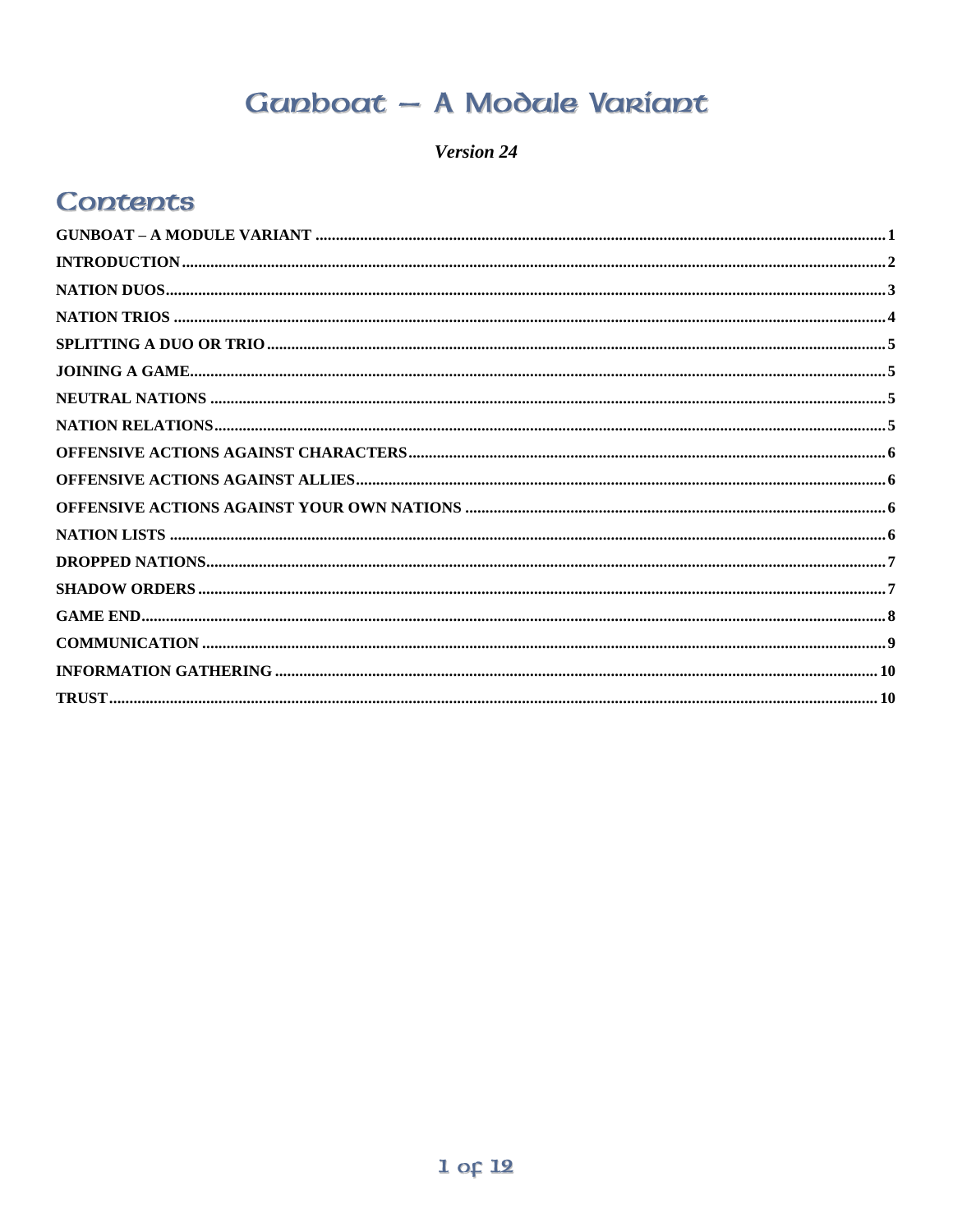# <span id="page-1-0"></span>**Introduction**

A Gunboat game is one where each player plays two or three nations (chosen from pre-paired nations), and there is no communication allowed.

Any modifications to the following rules for a specific game can be found in the main body of the email containing your turn. PLEASE always check for any changes to the basic rules covered here.

Neutral nations are pre-aligned (they begin the game either on the side of the Free Peoples or the Dark Servants). One of the Neutral nations is not played to ensure an even number of nations on each side at the start of the game. Its population centres, armies and characters are removed from the game, and any artefacts it might have are dropped at random locations on the map.

This document details the normal (basic) Gunboat rules. However, these are subject to change for specific games, so before playing, please check for any special alterations to the rules.

With the exception of rules detailed in this document, the rules used in Gunboat games are those for the normal Middle-earth PBM game, as found in the Middle-earth Guide (available on request or from our website: [www.middleearthgames.com\)](http://www.middleearthgames.com/).

Please note that the rules in this document are for our *standard* Gunboat games. We also run several variants (Rewards, Discord diplomacy, etc.). Any specific rules for these variants will take precedence over those found in this document.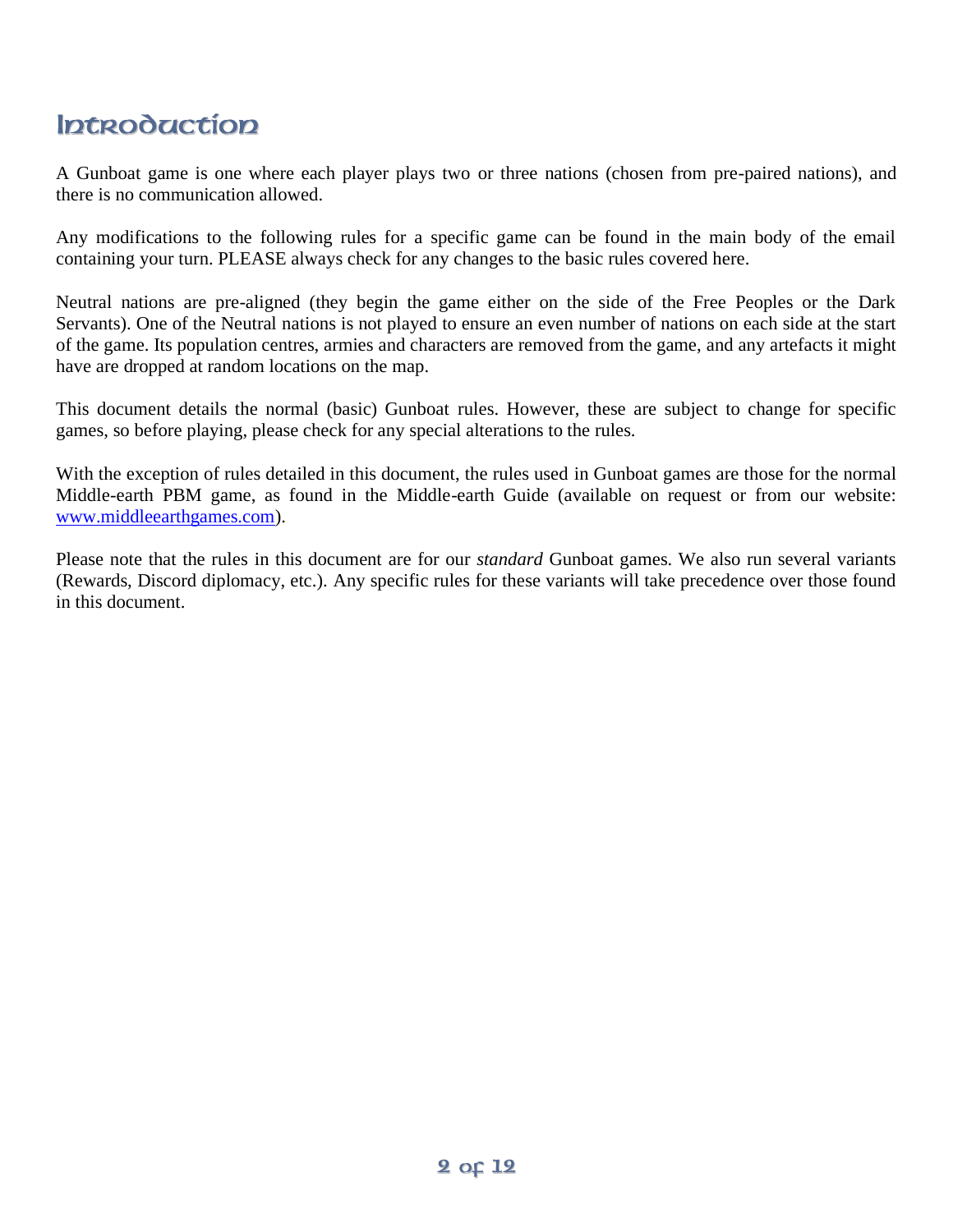# <span id="page-2-0"></span>**Nation Daos**

Nation Duos (also known as pairings) are the pre-paired nations available to play.

### **1650 Game**

#### **Free People** *Nation IDs Nations* 1/4 Woodmen/Arthedain<br>2/8 Northmen/Dwarves\* Northmen/Dwarves\* 3/7 Eothraim/South Gondor 5/9 Cardolan/Sindar 6/23 North Gondor/Dunlendings 10/22 Noldo/Harad

#### **Dark Servants**

| <b>Nation IDs</b> | <b>Nations</b>              |
|-------------------|-----------------------------|
| 11/20             | Witch King/Dark Lieutenants |
| 12/21             | Dragon Lord/Corsairs        |
| 13/15             | Dog Lord/Blind Sorcerer     |
| 14/24             | Cloud Lord/Rhudaur**        |
| 16/19             | Ice King/Long Rider         |
| 17/18             | Quiet Avenger/Fire King     |

*\*The Northmen get a Fort on 4217*

*\*\*The Cloud Lord town at 3428 is reduced to a to village, and the Cloud Lord town at 3629 is upgraded to a Major Town. Rhudaur get a fort on 1910.*

### 9950 Game

#### **Free People**

| <b>Nation IDs</b> | <b>Nations</b>              |
|-------------------|-----------------------------|
| 1/7               | Woodmen/South Gondor        |
| 2/8               | North Men/Dwarves           |
| $3/10$            | Riders of Rohan/Noldo       |
| 4/9               | Dunadan/Sindar Elves        |
| 5/24              | Silvan Elves / White Wizard |
| 6/23              | North Gondor /Dunlendings   |

#### **Dark Servants**

| <b>Nation IDs</b> | <b>Nations</b>                |
|-------------------|-------------------------------|
| 11/21             | Witch King/Corsairs           |
| 12/25             | Dragon Lord/Khand Easterlings |
| 13/14             | Dog Lord/Cloud Lord           |
| 15/16             | Blind Sorcerer/Ice King       |
| 17/19             | Quiet Avenger/Long Rider      |
| 18/20             | Fire King/Dark Lieutenants    |

### **Kin-strice Game**

#### **Free People**

| <b>Nation IDs</b> | <b>Nations</b>               |
|-------------------|------------------------------|
| $\frac{1}{2}$     | Eldacar / Rebels             |
| 3/5               | Rhovanion / Kingdom of Arnor |
| 4/6               | Horselords / Quendi          |

#### **Dark Servants**

| <b>Nation IDs</b> | <b>Nations</b>              |
|-------------------|-----------------------------|
| 11/31             | Castamir / Elendin          |
| 14/15             | Southron Kingdoms / Morlaen |
| 12/16             | Morlaen / Witch-realm       |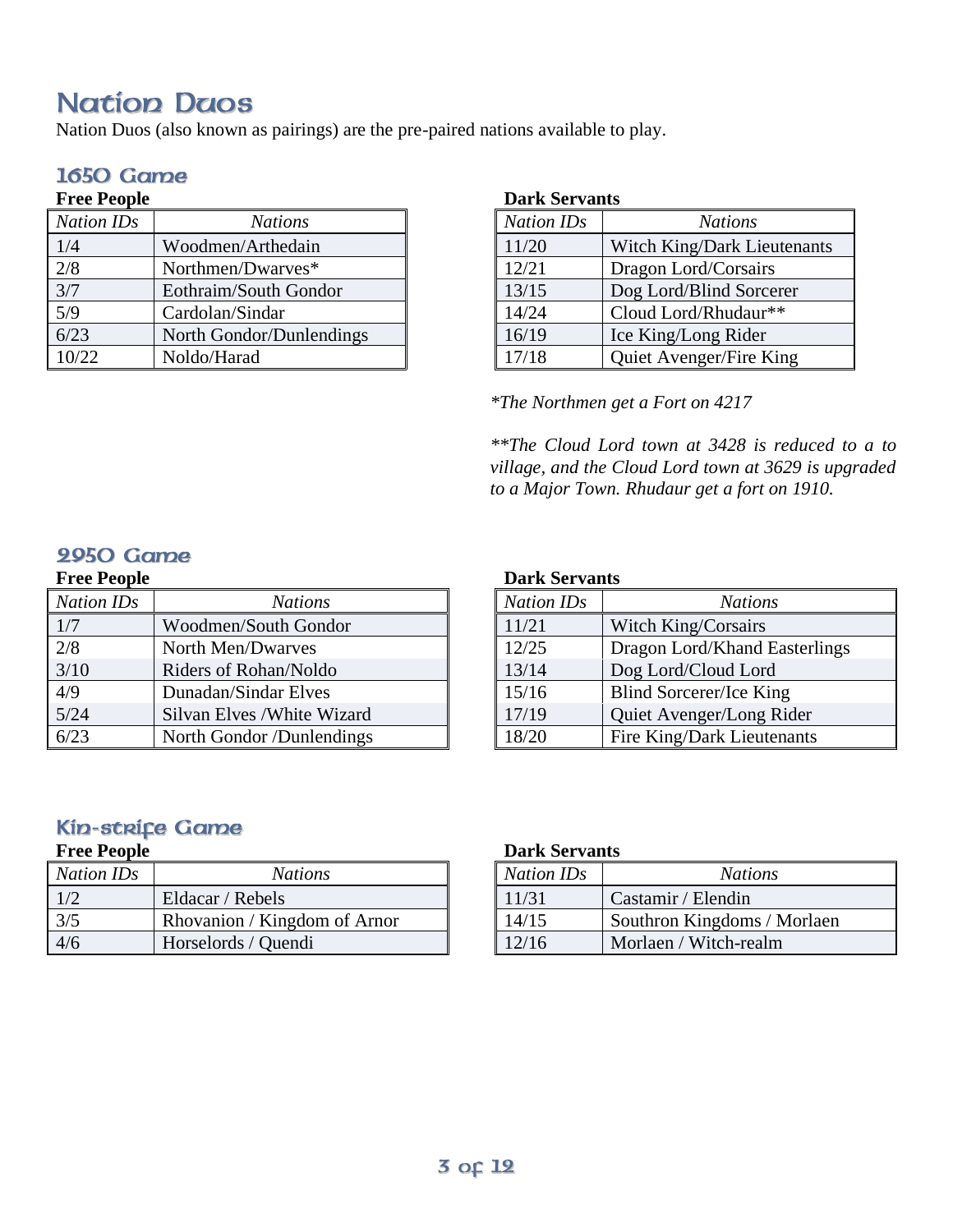# <span id="page-3-0"></span>**Nation Trios**

Nation Trios are the pre-paired nations available to play in 3-nation Gunboat Games.

#### **1650 Game Free People**

| r ree r eopie     |                                |
|-------------------|--------------------------------|
| <b>Nation IDs</b> | <b>Nations</b>                 |
| 1/8/9             | Woodmen / Dwarves /            |
|                   | Sinda Elves                    |
| 2/3/6             | Northmen / Eothraim /          |
|                   | North Gondor*                  |
| 4/5/10            | Arthedain / Cardolan /         |
|                   | <b>Noldo Elves</b>             |
| 7/22/23           | Southern Gondor / Haradwaith / |
|                   | Dunlendings                    |

#### **Dark Servants**

| <b>Nation IDs</b> | <b>Nations</b>               |
|-------------------|------------------------------|
| $11/14/24**$      | Witch King / Cloud Lord /    |
|                   | Rhudaur                      |
| 12/13/20          | Dragon Lord / Dog Lord /     |
|                   | <b>Dark Lieutenants</b>      |
| 15/16/18          | Blind Sorcerer / Ice King /  |
|                   | Fire King                    |
| 17/19/21          | Quiet Avenger / Long Rider / |
|                   | Corsairs                     |

*\*The Northmen get a Fort on 4217*

*\*\*The Cloud Lord town at 3428 is reduced to a to village, and the Cloud Lord town at 3629 is upgraded to a Major Town. Rhudaur get a fort on 1910.*

### 2950 Game

#### **Free People**

| <b>Nation IDs</b> | <b>Nations</b>                   |
|-------------------|----------------------------------|
| 1/8/10            | Woodmen / Dwarves /              |
|                   | <b>Noldo Elves</b>               |
| 2/6/7             | Northmen / North Gondor /        |
|                   | South Gondor                     |
| 3/5/24            | Riders of Rohan / Silvan Elves / |
|                   | White Wizard                     |
| 4/9/23            | Dunadan Rangers / Sinda Elves /  |
|                   | Dunlendings                      |

#### **Dark Servants**

| <b>Nation IDs</b> | <b>Nations</b>                |
|-------------------|-------------------------------|
| 11/12/18          | Witch-king / Dragon Lord /    |
|                   | Fire King                     |
| 13/16/19          | Dog Lord / Ice King / Long    |
|                   | Rider                         |
| 14/15/20          | Cloud Lord / Blind Sorcerer / |
|                   | Dark Lieutenants              |
| 17/21/25          | Quiet Avenger / Corsairs /    |
|                   | <b>Khand Easterlings</b>      |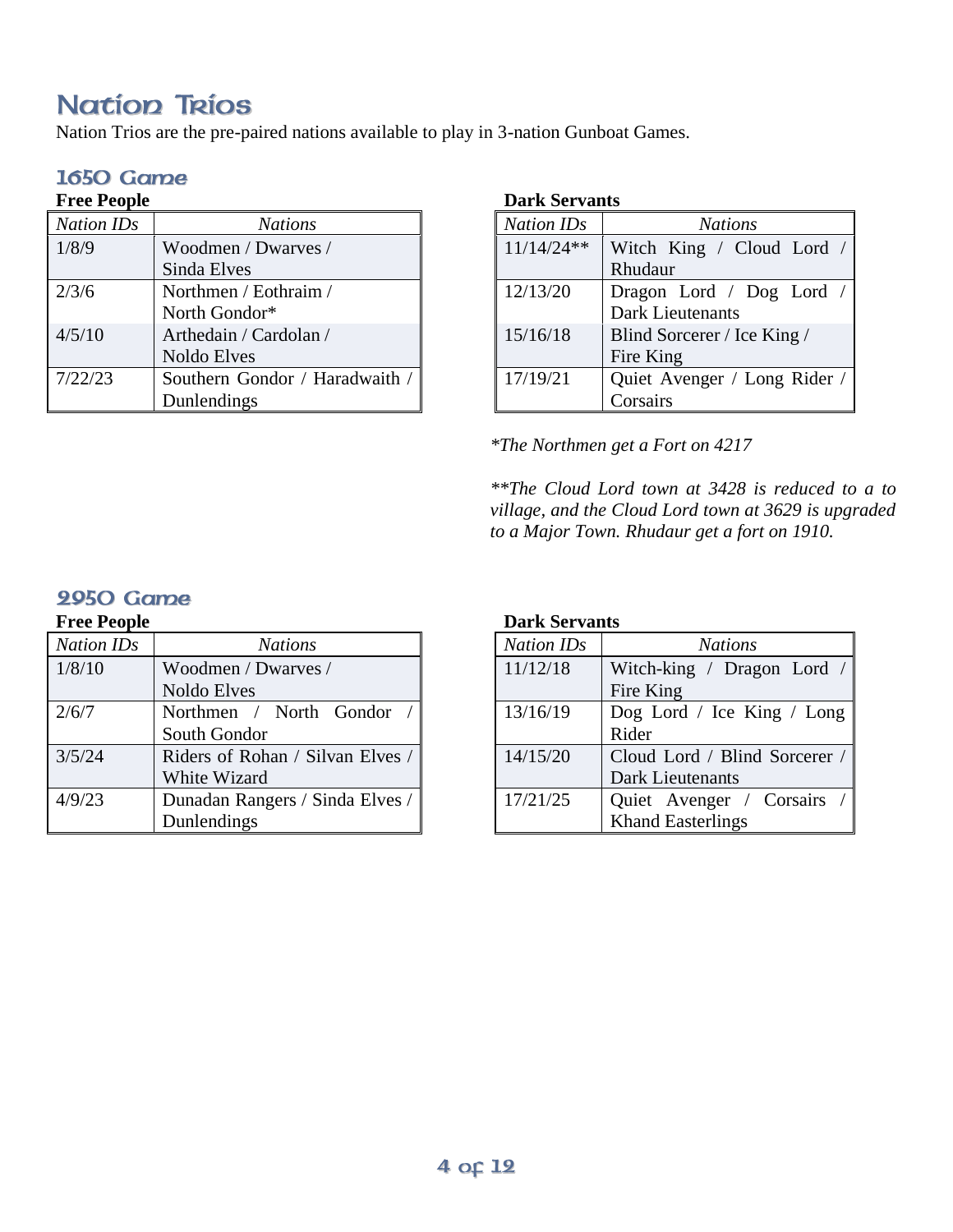# <span id="page-4-0"></span>Splitting a Dao or Trio

If you only wish to play one nation, you may choose to start up with another player or two players as a team, with each of you playing one nation.

## <span id="page-4-1"></span>Joining A Game

To join a game, send us at least three Duos or Trios that you are willing to play, in order of preference. When the game is full, we will then allocate you a Duo or Trio to play. You will usually be able to play your first or second choice.

## <span id="page-4-2"></span>**Negtral Nations**

#### **Starting Allegiances in 1650**

Not played: Easterlings

Dark Servants: Corsairs and Rhudaur<br>Free People: Harad and Dunlending Harad and Dunlendings

#### **Starting Allegiances in 2950**

| Dark Servants: | Corsairs and the Khand Easterlings |
|----------------|------------------------------------|
| Free People:   | Dunlendings and the White Wizard   |
| Not Played:    | <b>Rhun Easterlings</b>            |

#### Starting Allegiances in Kin-strife Not Played: Khazad, Tirkhor

### <span id="page-4-3"></span>**Nation Relations**

Your relations to other nations should have been altered as appropriate (nations on your side should be Tolerated, nations on the opposing side should be Disliked). However, please check these, and if there are any errors, let us know.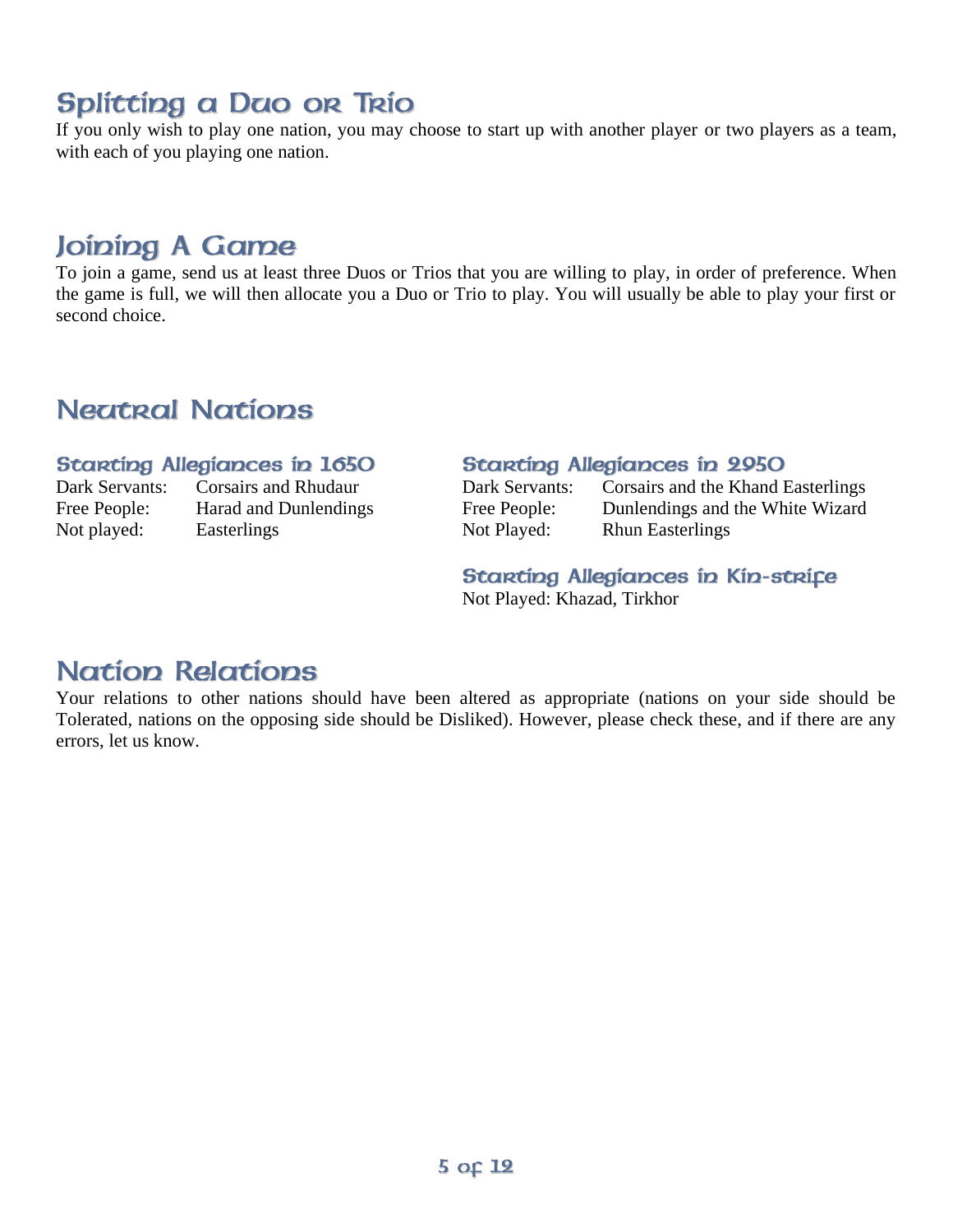# <span id="page-5-0"></span>**Offensive Actions Against Characters**

### **Your Own Nations**

You can take any actions you wish against characters of your own nations.

#### **Chanactens At Youn Population Centres**

You are permitted to take offensive actions against unknown characters at your own population centres.

#### **Chanacters At Othen Locations**

You may not take offensive actions against unknown characters, or characters of nations on your team being run by other players, at population centres which you do not own or who are not at population centres. Offensive actions include but are not limited to doubling, influencing, stealing, sabotaging, cursing, etc. If you are unsure whether something is permitted, please ask us before attempting it.

#### **Chanactens crom Dead Nations**

If you know for certain that a nation on your team is dead, you may challenge or assassinate their characters in order to gain their artefacts, even if they are not on your population centre.

#### **Doubling**

In line with the above, doubling is permitted on any enemy character, or character belonging to your other nation/s. But you may not double characters that you know belong to nations of your allegiance run by other players.

# <span id="page-5-1"></span>**Occepsibe Actions Against Allies**

You may not take offensive actions against known allied armies, characters or population centres of nations on your team being run by other players. Offensive actions include but are not limited to doubling, influencing, stealing, sabotaging, cursing, etc. If you are unsure whether something is permitted, please ask us before attempting it.

# <span id="page-5-2"></span>**Offensive Actions Against Your Own Nations**

You can take any actions you wish against your own nation/s.

## <span id="page-5-3"></span>**Nation Lists**

Every 3 turns (or whenever we get the chance) we will update the lists of nation Duos, dead nations, etc., that are made available. Inactive nations will, by default, be revealed, but not specifically mentioned. If you think we have made an error, or forgotten to update the lists, please remind us!.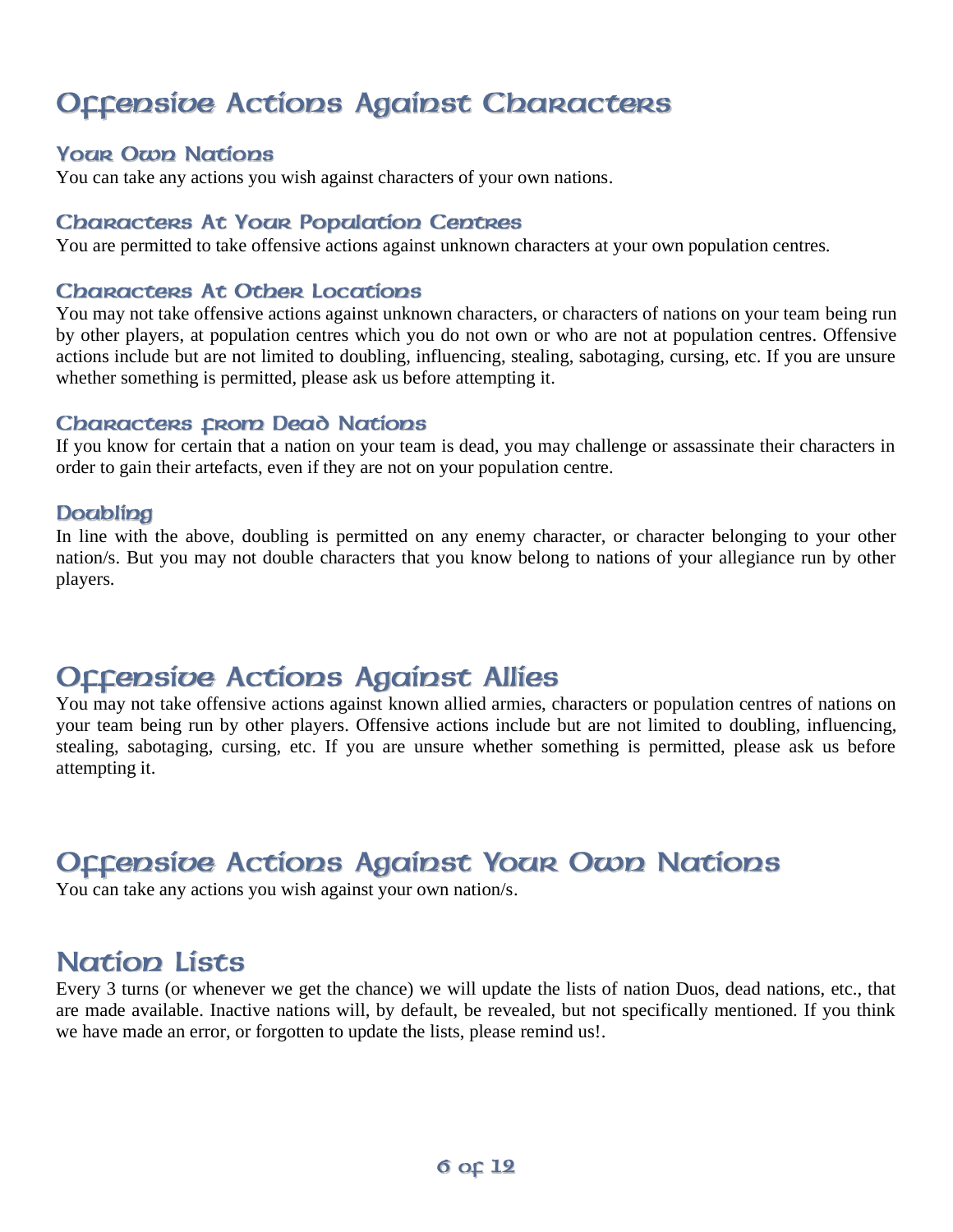# <span id="page-6-0"></span>**Dropped Nations**

A player cannot normally run more than two nations in a 2-nation game, or three nations in a 3-nation game. If a nation or nations become available due to a player dropping, we will first attempt to find a player to take them over who is not currently playing in the game, before, if necessary, splitting up the nations and offering them singularly to existing players within the game. The following, then, is the full procedure in the event of a player dropping:

### **Maltipe Nations**

- 1. The nations will be advertised as available to all our players.
- 2. If no one who is not already playing the game is interested in taking them over, the nations will be split, and offered individually to any players on the same team who do not have 2/3 nations.
- 3. If we still can't find a player to take them up, then we reserve the right to offer them to the players on the team who already have 2/3 nations, whilst keeping the balance of the game as best we can. If this results in a single player running all remaining nations in a Kin-strife game, or at least half of the remaining nations in a 1650, 2950 or Fourth-age game, opponents are informed, and are then allowed to communicate as they would in a normal game.

### **Single Nations**

- 1. The nation is offered to other players on the same team who only have one nation.
- 2. If no one on the team is interested in playing the nation, it will be advertised as available to all our players.
- 4. If we still can't find a player to take over the nation, we reserve the right to offer it to the players who already have 2/3 nations, whilst keeping the balance of the game as best we can. If this results in a single player running all remaining nations in a Kin-strife game, or at least half of the remaining nations in a 1650, 2950 or Fourth-age game, opponents are informed, and are then allowed to communicate as they would in a normal game.

### **Occering a Position**

When a nation or nations become available, only the fact that a nation is available is first made known, not which nation. However, soon after that, or if that information is key to picking up the nation, the nation ID will be revealed. Where more than one player is interested in a position, we will seek to keep strong combinations of players apart, in order to ensure as challenging and even a game as possible.

## <span id="page-6-1"></span>**Shadow Orders**

Obviously team mates cannot submit shadow orders in Gunboat games. Instead, if we do not receive orders from a player by the end of the day that the game is due to run, then the following day we (the GMs) will write basic shadow orders and use those to run the game. The player will be charged for these at normal turn cost.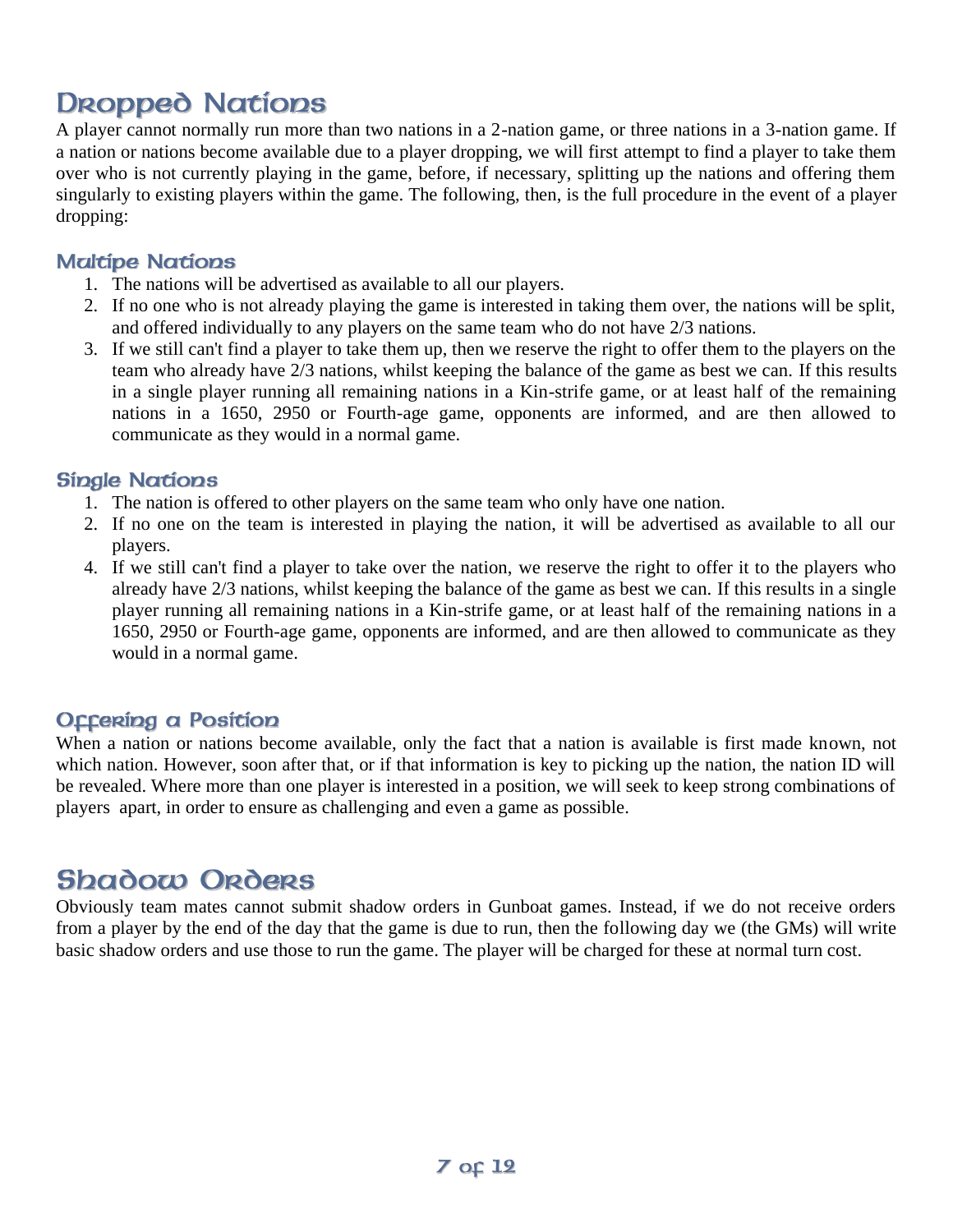# <span id="page-7-0"></span>**Game Epd**

In addition to the usual ways in which a game can be won, a Gunboat game can also end in one of the following three ways:

### **Vote**

Any player may request that their team vote on whether or not to concede the game. This is done by emailing us with a request to hold a vote.

PLEASE DO NOT REQUEST A VOTE IF YOU ARE PLANNING ON DROPPING YOUR NATIONS ANYWAY! If you wish to drop because you think your nations are no longer viable, that is absolutely fine. But in that case please let us know, so that we can see if any of the other players wish to take them over.

Votes are confidential (including which player requested the vote), and are organised by ourselves. A vote can only take place a maximum of once every five turns.

When a vote occurs, you have three options:

- 1) You can vote to CONTINUE.
- 2) You can vote to CONCEDE.
- 3) Or, if you intend to drop your position/s regardless of the vote's result, you can DROP. In this case your nation/s are dropped *before* the vote and offered to your allies, so that they have the option of playing on should the game continue. There is no penalty for dropping in this way. Note that you cannot pick this option if you were the person who called the vote.

The voting deadline must be strictly adhered to. If you miss that deadline, your nations are considered to have voted to *continue*. However, we reserve the right to extend the deadline if a player votes to drop, so that we can offer those nations to allies.

Dead nations automatically vote to concede, and if **more** than 2/3 of the nations on the team vote to concede, the vote to concede is successful. At this point we will ask the players who voted to continue whether they would like to take over the positions of the players who voted to concede. If they do so, the game continues. If they do not wish to do so, then the game will end on the next turn.

The opposing team is not informed that a vote is taking place unless the game is due to end, at which point all players are notified, the final turn is run, and the game is concluded.

If the vote to concede fails, the game continues, you cannot call a further vote until at least 5 more turns have passed.

**If you decide to vote to concede but the game continue onwards, then you are expected to continue the game.**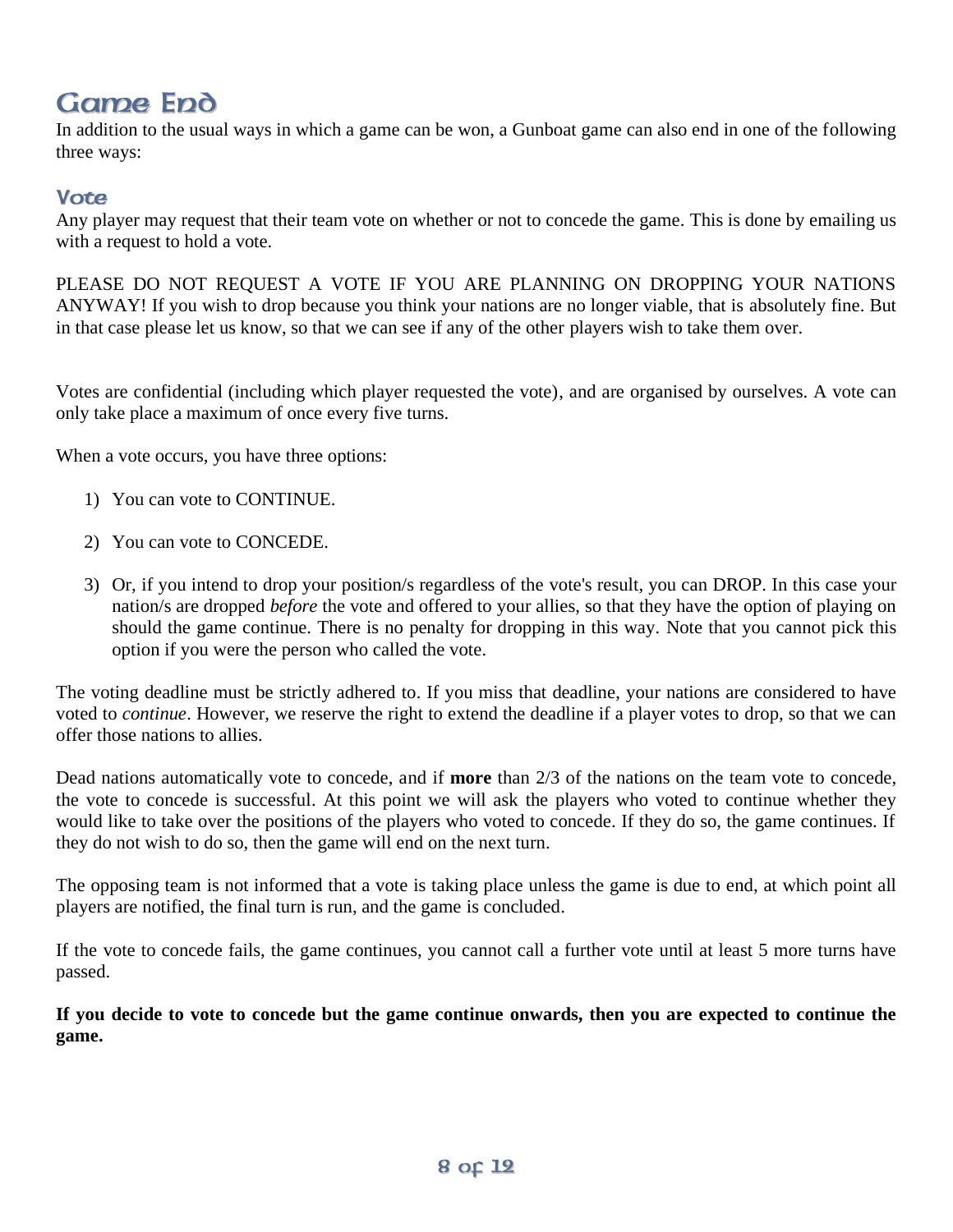#### **Nation Advantage**

If there is at any time there is a greater than 3:1 ratio of surviving nations on a particular allegiance, the game ends automatically with victory going to the allegiance with the greater number of nations. All players are notified, and turns will be run to end the game immediately.

#### **Acter 50 Tarps**

After 50 turns (or 52 turns in a Fourth Age game) the game ends, and the allegiance with the most combined victory points wins.

If, however, the victory points of both allegiances are within 10% of each other, the game is considered a draw.

## <span id="page-8-0"></span>Commanication

Almost no diplomacy is allowed in Gunboat games.

The only communication allowed between players of the same allegiance is a short diplomatic message, which should either be sent **via us** to all members of your team on certain specified turns, or via Discord if it is a 'Discord Diplomacy' variant (you will be informed of this at game start).

You will be told on which turns you are allowed to send diplos. For example, on turns  $6/11/16/21$ , etc.

#### **The message is limited to 50 words per active nation you are playing**.

Hexes are one word, "Dark Lieutenant" and "Major Town" are each considered to be one word. "It's" is two words. If in doubt, please ask us to clarify.

An important exception is when, as a result of players dropping, one player ends up running all remaining nations on a side in a Kin-strife game, or at least half the remaining nations in a 1650, 2950 or Fourth-age game. In this case, the opposing side will be informed, and both teams can then communicate without restrictions, and will gain access to their allies' results.

To send a diplo, email us in the following format:

Subject line: ME Game 77 Diplo for FPs.

Email body:

**START** 

Dwarves need gold at 2004, under heavy attack. Quiet Avenger stealing gold from Iron hills.

END

No form of contact at all is permitted with players of other allegiances.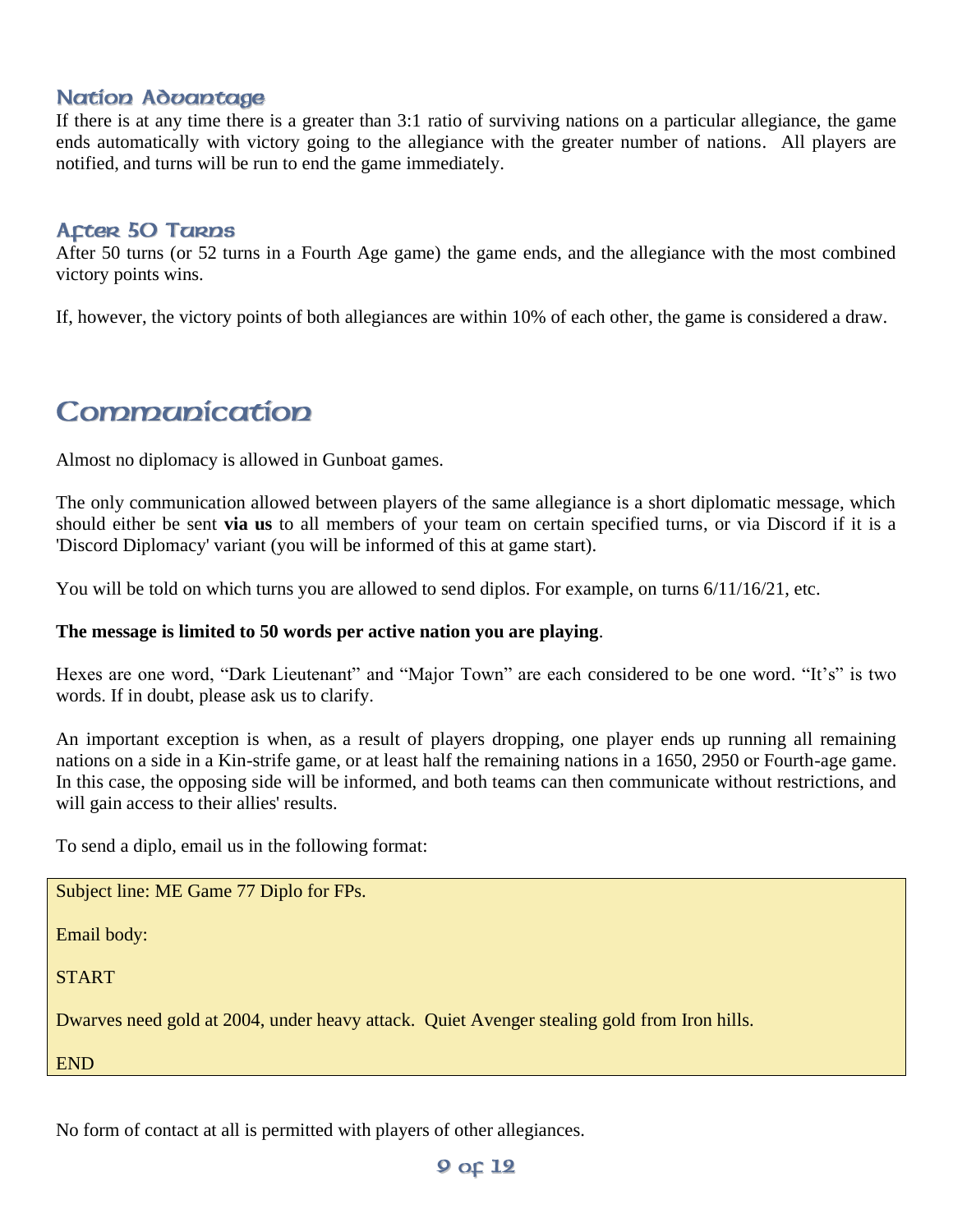# <span id="page-9-0"></span>Information gathering

### **Techniques Permitted**

Information from 925 orders, Lore spells, etc. Transfer of products/gold from your nation to other nations in the game. Any actions against your second nation from your first nation (or vice versa!).

### **Techniques Not Permitted**

Information transfer of any kind. For example, transferring 23 gold to suggest an attack on nation 23, or 3221 gold to request an attack on a population centre at 3221. The essence of a Gunboat game is little or no communication, so any attempt against the spirit of this is strictly prohibited.

### <span id="page-9-1"></span>**Terist**

Gunboat games require an element of trust, both between us and yourselves, and between players. The essence of the game lies in the lack of communication, and we trust you not to seek to abuse this rule. If in doubt as to whether something is permitted, please contact us to ask before attempting it.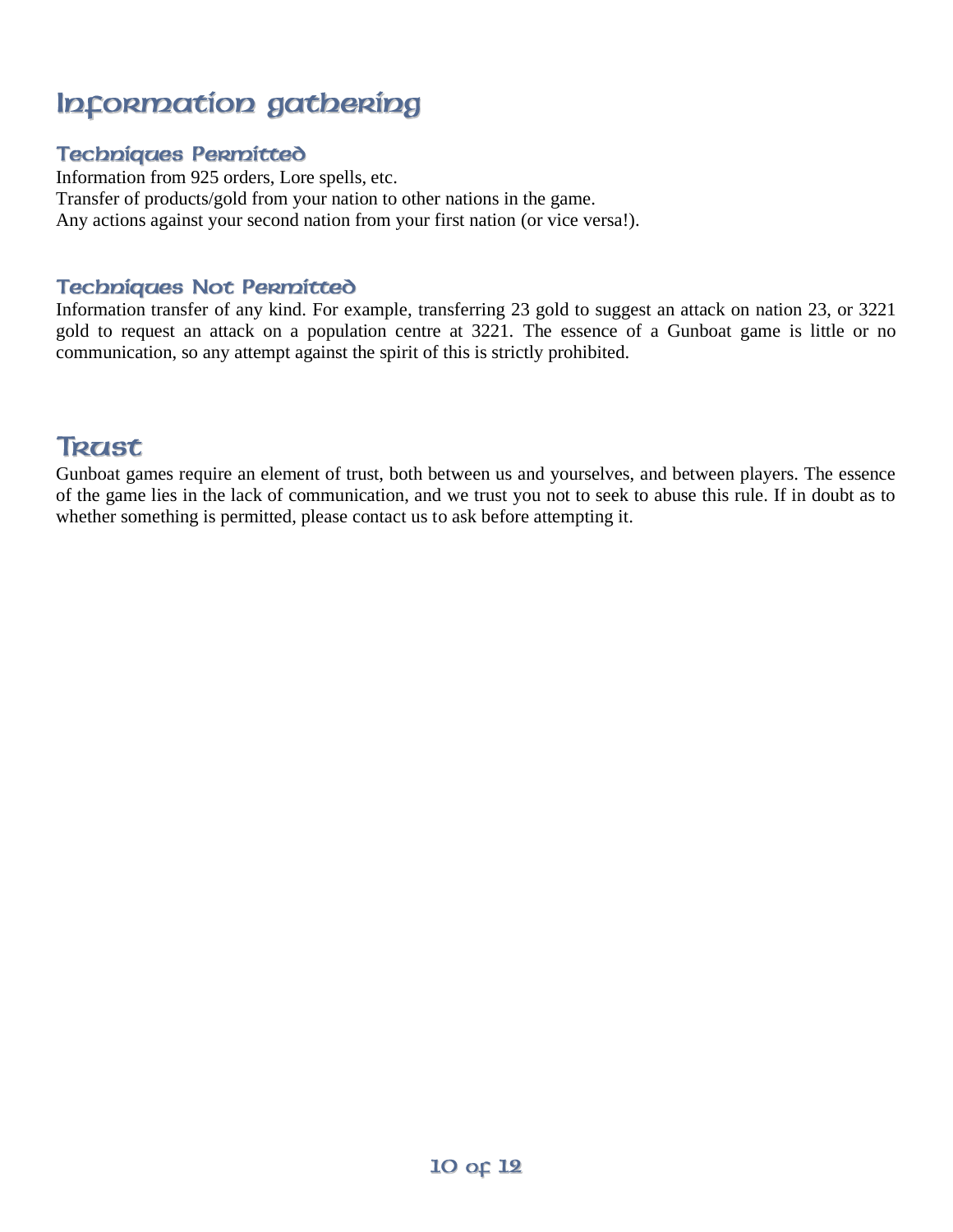Adamon, Adami Dook, Adom, Adami Amini captain or Dabohe, Adami Amin fahur, Adami Adami Adami, Aggos, Aggos, Aggos, Aggos, Adami, Adami Acquistati, Adami Adami Adami Adami Amini Amini Amini Amini Amini Amini Amini Amini Ami Brooks of Isen, Second Battle of the Fords of Isen, Battle Citebran, Battle of the Heal), Battle of the Pather Brooks, Battle of the Fords of Isen, Battle of the Fords of Isen, Battle of the Field of Celomaty Battle of the Mery Brundybuck, Old Rory Brandybuck, Primula Brandybuck, Rorinac Brandybuck, Saradoc Brandybuck, Brandywine, Brandywine, Britalion, Britalion, Britalion, Broes, Brocket and Britalion, Broes, Brocket and Brown, Brockenbore Research Controllery Brownlock, Bruinen, Ford of Bruinen, Brytta Léofa, Bucca of the Marish, Buck Hill, Buckland, Master of Buckland, Master of Buckland Gate, Bucklanders, Bucklebury, Bucklebury, Bucklebury, Bucklebury, Bu Bundushanfur, Bungo Bagins, Bunduen, Bundus, Millo Burows, Millo Burows, Minto Bundus, Chailer and Millo Bundus, Calachia, Calachia, Calachia, Calachia, Calachia, Calachia, Calachia, Calachia, Calachia, Campelia, Campelia, Children of Ilúvatar, Children of the Sun, Chubb, Chica Chubb, Chubb-Baggins, Reco Chubb-Baggins, Poppy Chubb-Baggins, Circles of the World, Cirdan the Shipwright, Ciril, Clion, Cirilh Diath, Cirith Gorgor, Cirith Ninniach Poros, Crossings of Teiglin, Cross-roads, Crown of Gondor, Cuiviénen, Culumalda, Curufin, Curufinwë, Curumo, Curumír, Nan Curumír, Cúthalion, Daeron, Dagnit Glaurunga, Dagor Aglareb, Dagor Bragollach, Dagor Dagorah, Dagord 16min, Lord of Dor-Jómin, Men of Dor-Jómin, Dor-nu-Fauglith, Dorthonion, Men of Dorthonion, Downfall of Band-dúr, Downfall of Mimenor, Downfaller, Dragon of Erebor, Desolation of the Dragon, Dragon-helm of Dor-Jómin, Drago Entering Prop. Earls Franchi Read Estate and Mathematic Mathematic Mathematic Mathematic Mathematic Mathematic Mathematic Mathematic Mathematic Mathematic Mathematic Mathematic Mathematic Mathematic Mathematic Mathematic Ges Mais Gracies One G. Ges Rep. Ges Rep. Ges Rep. Ges Rep. Ges Rep. 2011 and the constraints and the constraints of the West Constraints and the constraints and the constraints and the constraints and the constraints and